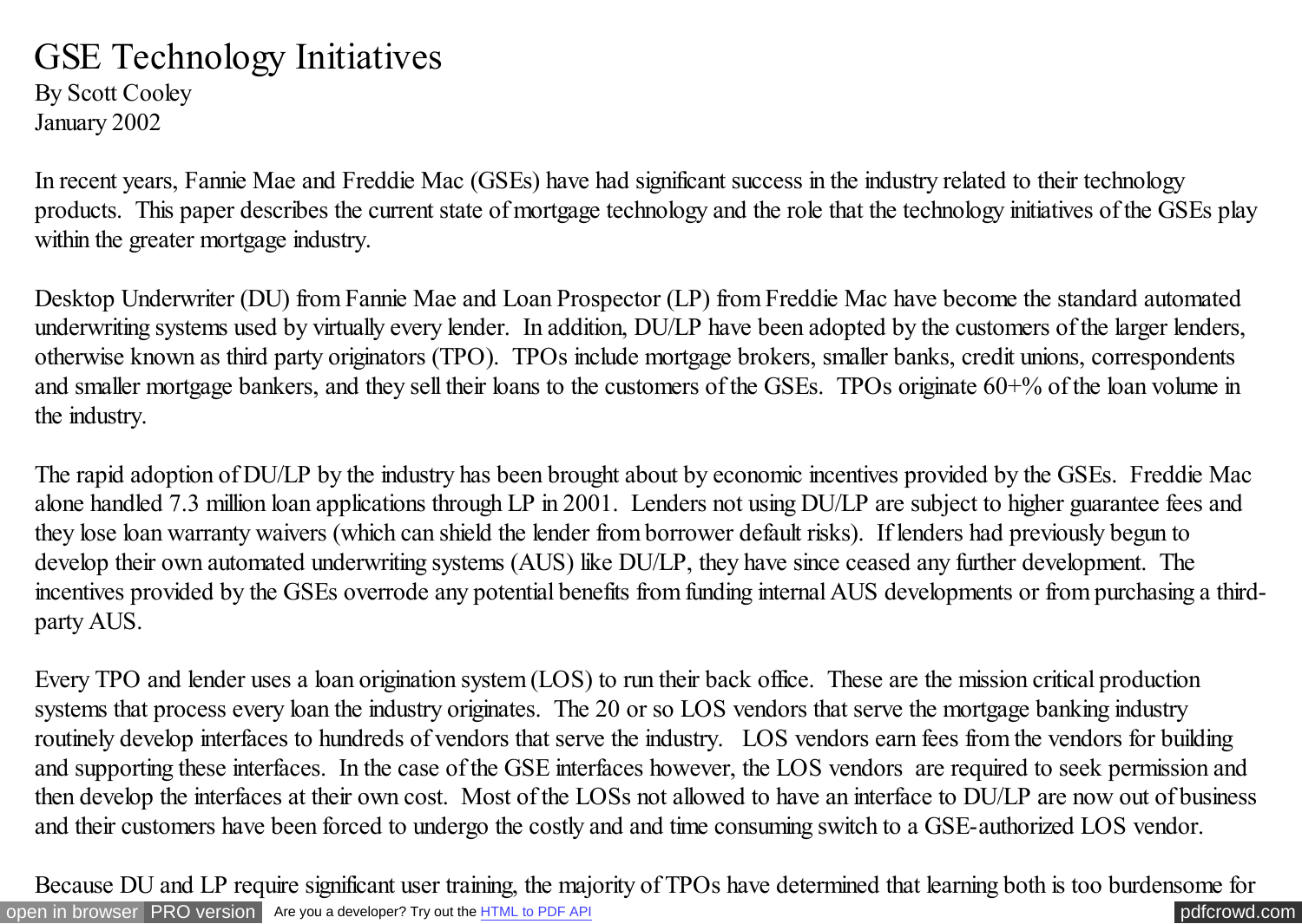their staff. As a result, most TPOs standardize their operations for only one of the two. Loans are then processed under the guidelines of one GSE and are then packaged and sold to the lenders. The lenders are generally unable to price these loans to the GSE with the best pricing because they arrive with an approval by only one GSE. Historically, loans were manually underwritten using standard forms and calculations for both GSEs, which could then be sold to either GSE on any given day. This has caused the GSEs to aggressively promote their AUS products to the TPOs, ensuring the use of their specific AUS. Now that the price competition between the GSEs has subsided, their technology has become a significant competitive tool. This explains why tens of millions of dollars have been spent promoting DU and LP to TPOs and lenders. To return to the historical model and its competitive pricing, the GSEs would need to provide an open standard whereby any AUS developer could duplicate the rules used by LP and DU. From the 1960's to the late 1990's, the GSEs published all guidelines for making a loan approval decision. A return to this policy could allow the industry to adopt many competitive and more efficient options.

Most loan applicants today are put through a single AUS. It would help the industry if each loan received multiple AUS decisions from many companies including the GSEs. For consumers, this would maximize the possibility of a loan approval as opposed to the current system whereby TPOs and lenders generally use just one AUS, minimizing the chances for approval. This is especially important for minority and low-income applicants who often fall through the cracks of the current system. While the technology is readily available, the GSEs have not allowed systems that offer multiple AUS decisions for each loan. For most TPOs, if their chosen AUS doesn't produce an approval, the consumer is likely to be slotted into the sub-prime market at a much higher rate. For a certain percentage of loans, the consumer would qualify under one GSE's AUS and not the other. For example, a consumer who only knows that they didn't qualify for Fannie Mae is likely to believe that they must accept a higher rate. They would not know they might have qualified for a loan from Freddie Mac (the other GSE that wasn't tried). This is also true where an AUS other than the GSE's might qualify the consumer for a GSE loan at the lower rates (such as Countrywide's own AUS). Consumers would be far better served by having access to all potential AUSs in order to obtain the lowest possible interest rate.

[open in browser](http://pdfcrowd.com/redirect/?url=http%3a%2f%2fscooley.com%2fgsetech3.htm&id=ma-140812023423-bb603db2) [PRO version](http://pdfcrowd.com/customize/) Are you a developer? Try out th[e HTML to PDF API](http://pdfcrowd.com/html-to-pdf-api/?ref=pdf) performance of the Area and the Area posterior of the Area posterior of the Area posterior of the Area posterior of the Area posterior of the Are With DU and LP well permeated throughout the industry, the GSEs are quickly expanding the breadth of their products to encompass more aspects of the loan origination industry. To quote David Glen in Freddie Mac's own press release, "Now that automated underwriting has become the industry standard for evaluating home loans, it is time to take the next big step – to automate and streamline the rest of the origination process for lenders and brokers." By using DU and LP, the GSEs waive reps and warrants that were a fundamental value that the wholesalers added. Other features of DU and LP are continuing to decrease the tasks performed by lenders under the name of "streamlining the loan process." Product selection, loan pricing and loan locking technologies are close to being released by Freddie Mac, which could then replace similar systems most all lenders have developed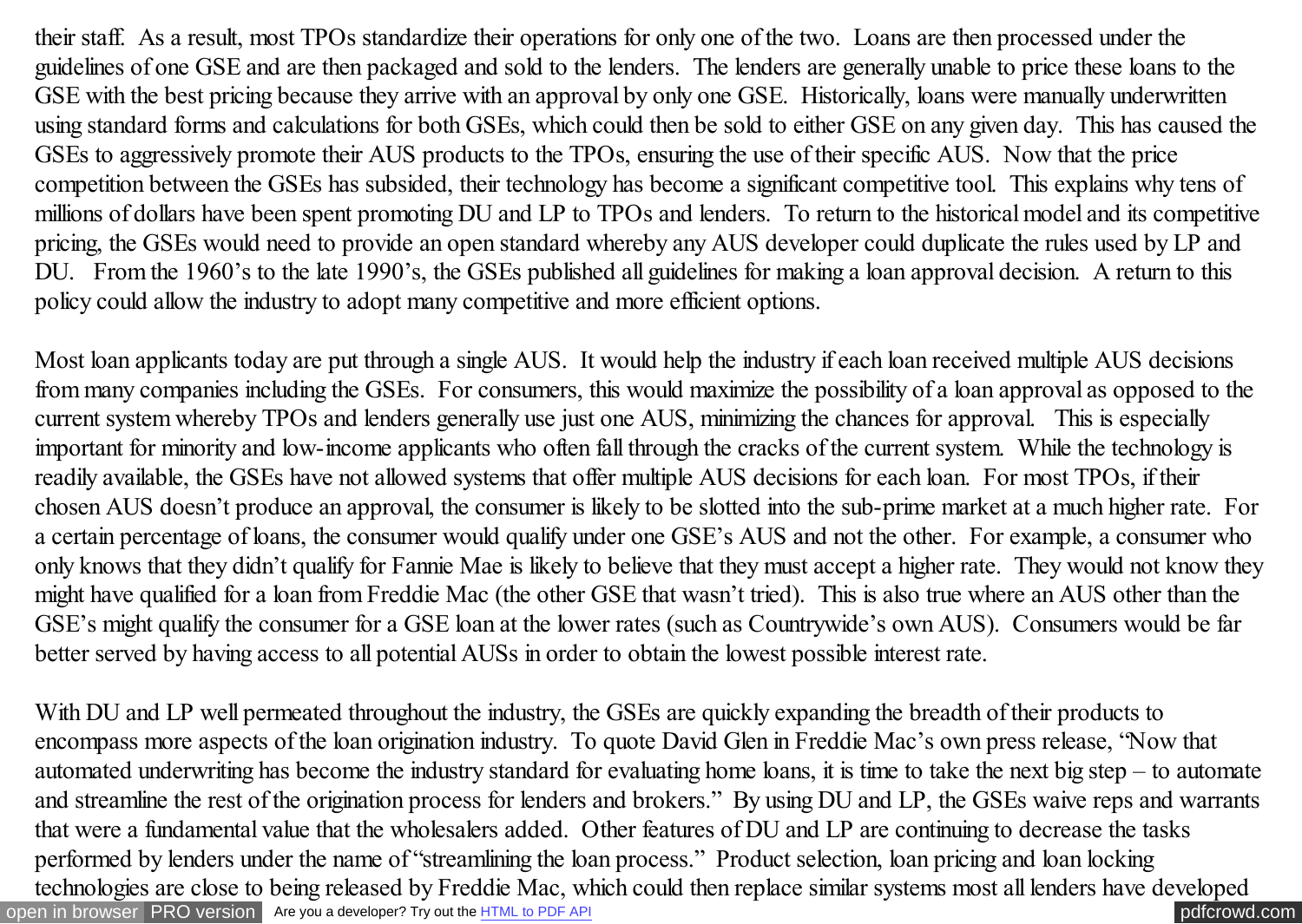or purchased from software vendors. Lenders fear that the relationships developed between the TPO and the GSEs will eventually eliminate the need for lenders in the marketplace. While such streamlining of the loan process could lower costs to consumers, history has shown that it is far more likely to boost profits for the GSEs. Fees charged for use of LP and DU are ultimately passed to the consumer and the GSEs will earn revenue from these newer offerings as well. The advantage to the GSEs in working directly with the TPOs, is that each TPO does an extremely small volume and would be unable to negotiate better loan pricing for the consumer. Today, large lenders aggregate enough loan volume to pressure the GSEs for better pricing. Slowly, the involvement in the loan process by the lenders, and their influence with pricing, is waning. This could increase the consumer costs to the benefit of the GSE profitability.

technologies are close to being released by Freddie Mac, which could then replace similar systems most all lenders have developed

Originally, DU and LP were designed to underwrite only those loans desired by the GSEs. However, in the past couple of years, DU and LP have been expanded to handle many different types of loan products that would not be purchased by the GSEs, including FHA and subprime loans. Since TPOs primarily use just one AUS, the GSEs are finding new revenue opportunities by expanding into many other loan types. This generates new revenues for the GSEs while competing AUSs are virtually prevented from selling their products to the TPO marketplace.

The other major area of expansion is providing GSE-approved vendors for the various products required during loan production. Freddie Mac began offering an automated valuation model (AVM) in mid-2000, which is a substitute for traditional appraisals. Only the Freddie Mac AVM may be used with LP and LP determines how often this product is used. The fee earned by Freddie Mac is \$50-\$200, while competing products are offered for as low as \$3. Competing products are not allowed to vie for this business as LP only allows use of Freddie Mac's proprietary AVM. This method of offering proprietary products that compete with traditional vendors is being expanded into credit reports, title insurance, flood certification and mortgage insurance. These are multi-billion dollar markets. In each case, GSEs can obtain fees by promoting a specific required product while simultaneously allowing no competitive offerings. In brief, obtaining a loan from a GSE can require use of specific settlement services that result in new profits to the GSEs. Settlement services not allowed access within DU and LP could see their market disappear. One could wonder if vendors are selected to maximize the profits for the GSEs. If a lender or TPO was to do something similar, it would be considered a RESPA violation. There is no streamlining advantage to having these products ordered electronically as most lenders use existing solutions, widely available from private enterprises. These attempts to own the delivery channel for the products used by the industry are not new. Previously, Fannie Mae's MORNETPlus and Freddie Mac's GoldWorks both attempted to offer similar solutions in the late 1990's. However, they lacked widespread adoption, most likely due to their use of Value Added Network technology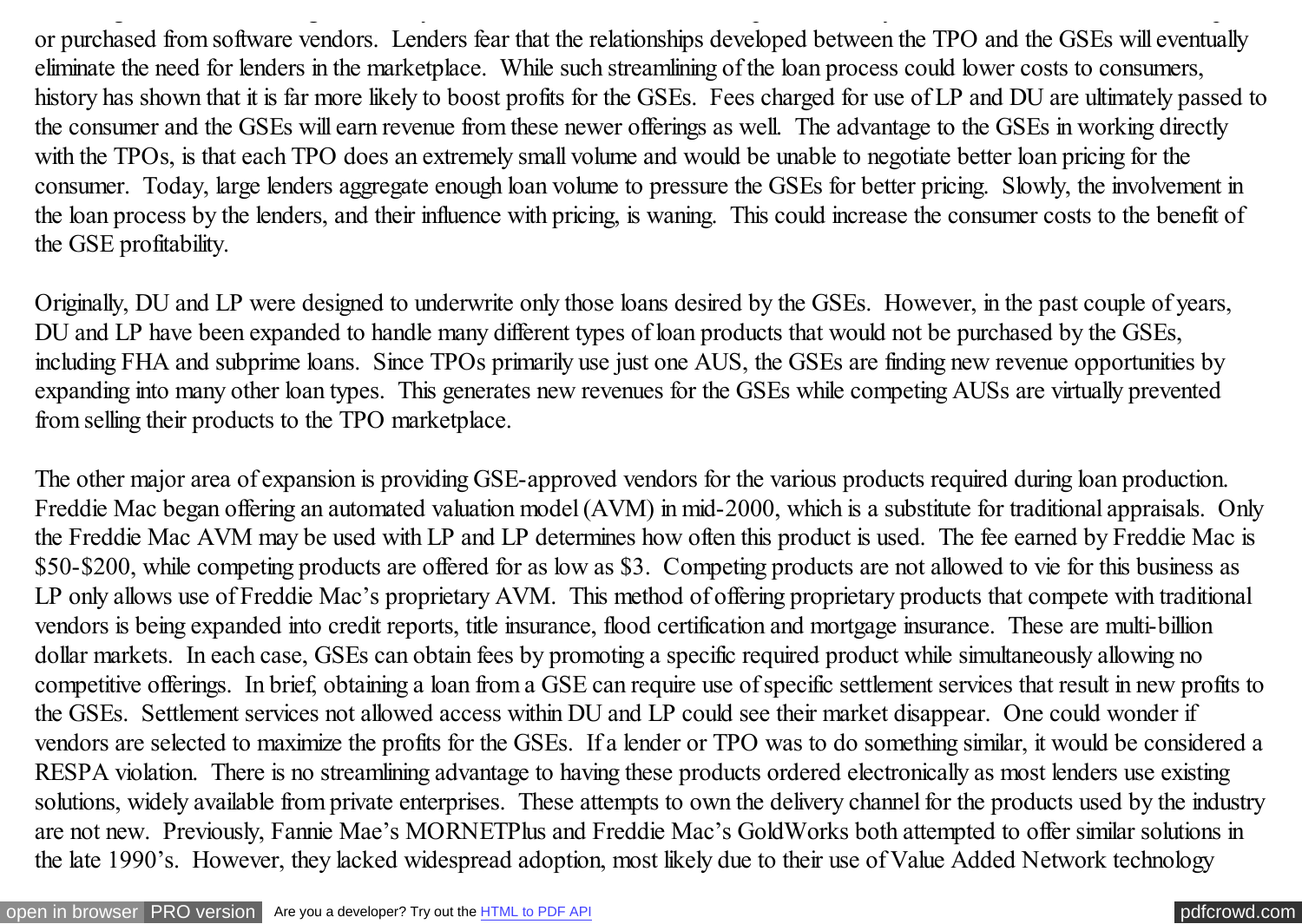rather than the Internet.

Both GSEs have made investments into some of the leading technology firms that serve the mortgage industry. To date, these investments have not yielded profits but could in the future. The purposes of these investments are likely threefold:

- 1) To promote the streamlining of the industry as their investments could help bring faster change in an otherwise slow moving technology environment.
- 2) With board seats or similar access, the GSEs remain knowledgeable of virtually every technology development in the industry.
- 3) The GSEs ability to influence the industry remains very strong. Most every technology firm that serves the mortgage industry needs the support of the GSEs. When the GSEs hold ownership positions, their influence can help ensure future support of other GSE technology initiatives.

The technology vendors that serve the industry and the industry suppliers spend a great deal of effort to ensure that their products will be supported by the GSEs. Both GSEs remain well positioned to properly interpret coming industry technological changes and to influence or sometimes even direct such changes.

The standard loan application contains the richest data set on a consumer that has ever existed. Historically, this information was collected on paper. Later, this data was collected only on the systems of the TPOs. Because DU and LP are now used by TPOs, this information is being consolidated for the first time by the GSEs. The resulting repository is far richer than that of the well known credit repositories and the GSEs have already processed millions of such records through DU and LP. Because the GSEs are exempt from consumer privacy laws and data transfer restrictions, they have the ability to market a large number of products and services to the consumer. These include home moving services, Realtor services, home improvement goods, insurance products, financial services, banking products, etc. GSEs are not required to provide consumers with the ability to opt-out of any such marketing campaigns. To date, the GSEs have not used this tremendous asset for anything other than their own internal use. Any plans for other use have not been made public.

Industry technology initiatives that come from the GSEs have several common characteristics:

- Similar solutions had existed in the marketplace prior to the introduction of the GSE solution.
- The technology was introduced with complimentary changes to the GSE's own underwriting and business rules.
- The products are proprietary in nature and competing offerings have been largely driven out of the marketplace.  $\bullet$
- Competitive technology products that existed were less costly, but were not viable to lenders and TPOs for GSE loan types.